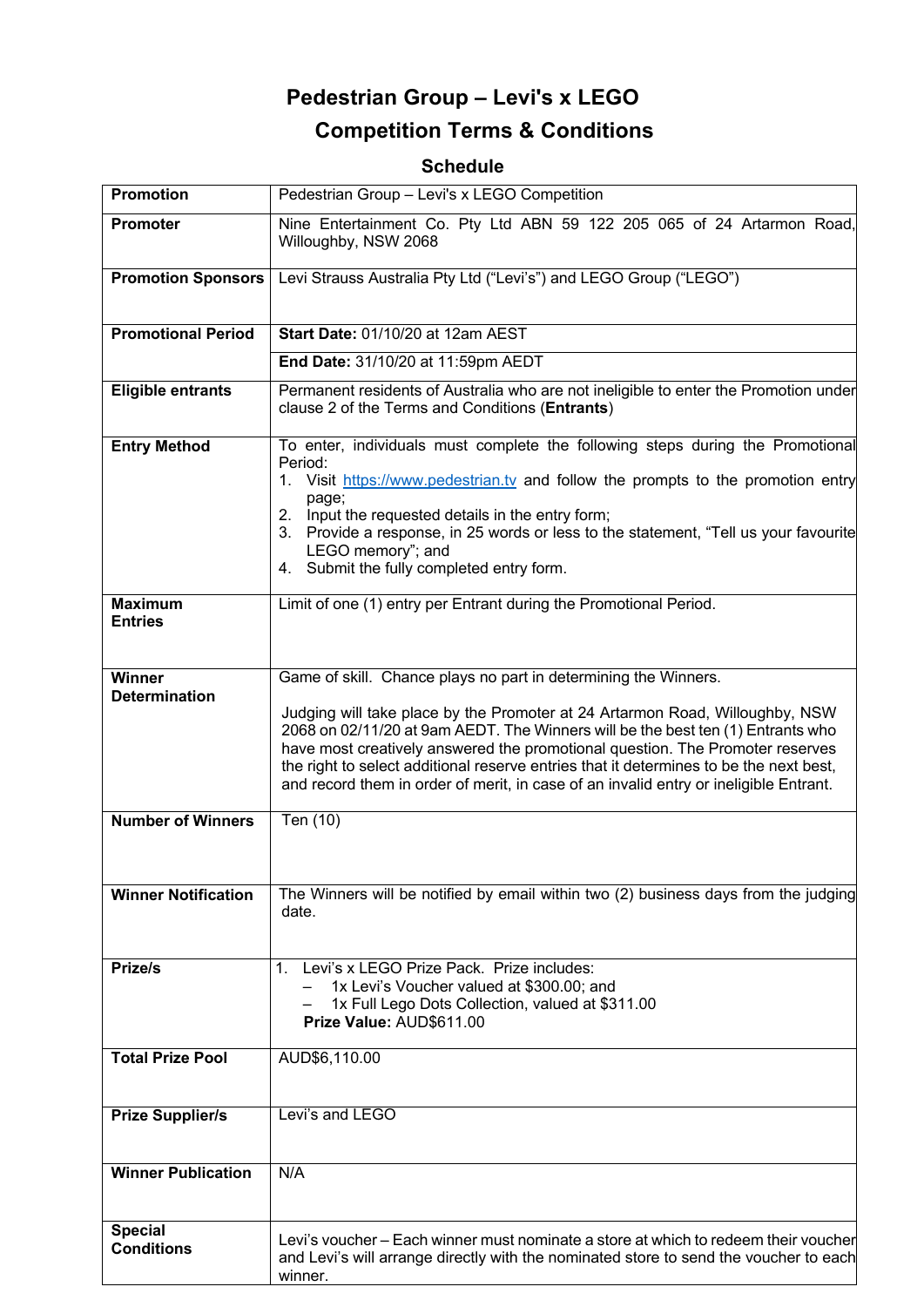### **Terms and Conditions**

#### **Entry into the Promotion**

- 1 The Schedule above and all other entry instructions and prize information published by the Promoter form part of these Terms and Conditions. Each Entrant agrees and acknowledges that they have read these Terms and Conditions (and Schedule) and that entry into the Promotion constitutes acceptance of these Terms and Conditions (and Schedule). All capitalised terms used in these Terms and Conditions have the meaning given in the Schedule, unless stated or as the context otherwise provides.
- 2 Entry is not open to:
	- a) directors, management, employees, officers and contractors of:
		- i. the Promoter,
		- ii. the Promotion Sponsor,
		- iii. the Prize Supplier/s,
		- iv. any related bodies corporate of the Promoter, the Promotion Sponsor and the Prize Supplier/s, and
		- v. the agencies and companies associated with the Promoter or the Promotion; and
	- b) a spouse, de facto spouse, partner, guardian, parent, child or sibling (whether natural or by marriage or adoption) of any person set out in clause 2a).
- 3 Entrants under the age of 18 must have permission from a parent or legal guardian to enter the Promotion.
- 4 Entries must be received by the Promoter during the Promotional Period. All entries are deemed to be received at the time of receipt by the Promoter, not the time of transmission by the Entrant. Records of the Promoter and its agencies are final and conclusive as to the time of receipt.
- 5 Entrants may submit entries up to the Maximum Entries.
- 6 Entry into the Promotion via social media, promotional website or email is free. However, any costs associated with accessing the relevant social media platform, promotional website or email service are the responsibility of each Entrant and dependent on the internet service provider used.
- 7 All entries to the Promotion may be subject to verification by the Promoter. Entrants must, within seven (7) days of being asked and at the Promoter's cost, allow the Promoter to inspect and copy any documents that the Promoter may request establishing eligibility to enter the Promotion, including but not limited to receipts, evidence of age, residence and identity. The Promoter may decide in its sole discretion which documents are considered suitable for establishing eligibility to enter or win. If a Winner cannot provide suitable proof of eligibility to the Promoter's satisfaction, they forfeit their Prize in whole and no substitute or compensation will be offered.
- 8 The Promoter may, at its absolute discretion, declare any or all entries made by an Entrant to be invalid if the Entrant:
	- a) fails to establish their entitlement to win the Promotion to the Promoter's satisfaction; or
	- b) fails to produce items as required by these Terms and Conditions or produces items that appear to be illegible, stolen, forged, reconstructed, altered, incomplete or tampered with in any way; or
	- c) appears, to the Promoter, to have tampered with, or benefited from tampering with, the entry process; or
	- d) has submitted an entry that is not in accordance with these Terms and Conditions; or
	- e) has, in the opinion of the Promoter, engaged in conduct in entering the Promotion which is fraudulent, misleading, deceptive or generally damaging to the goodwill or reputation of the Promotion or Promoter.

#### **Entry material**

- 9 Entries must be submitted in accordance with the Entry Method and must not be: incomplete; incomprehensible; unlawful or capable of violating any law or giving rise to a civil action; obscene; defamatory or libellous; threatening or harassing; pornographic or contain nudity; hateful; offensive; incite or be capable of encouraging conduct that would be considered a criminal offence; and in violation of the terms and conditions of the relevant social media platform used to enter the Promotion.
- 10 Entrants warrant that their entry is their own original work, it is not copied in any manner from any other work, and it does not infringe the copyright, moral rights, trade mark rights or any other rights of any third party.
- 11 All entries immediately become and remain the property of the Promoter. The Promoter reserves the right to use, reproduce, distribute, prepare derivative works of and display the entry material (and authorise others to do the same) for the purposes of conducting and promoting the Promotion, awarding the Prize and advertising and marketing the Promoter or the Promotion and/or future promotions on all media now known or later devised, in perpetuity.
- 12 By entering the Promotion, Entrants consent to any use of their entry by the Promoter which may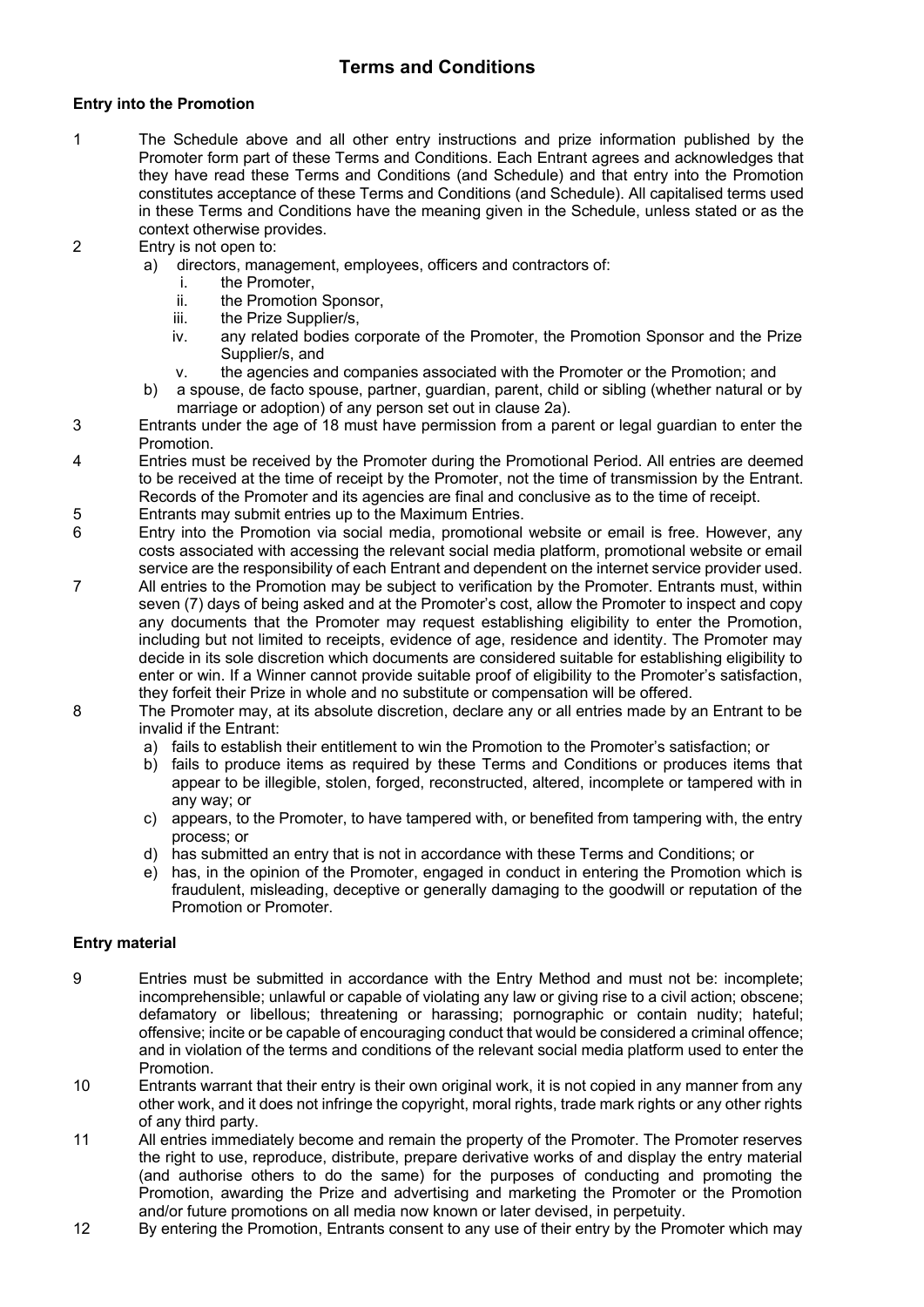otherwise infringe an Entrant's moral rights in the entry material, including (without limitation), exercising any of the rights in the entry material without identifying the Entrant, and using the entry material in any way that the Promoter sees fit, even if it results in derogatory treatment of the entry material (as defined in the *Copyright Act1968* (Cth)).

- 13 Each Entrant warrants that:
	- a) they have the full power and capacity to grant the rights, warranties and consents set out in these Terms and Conditions;
	- b) they will fully indemnify the Promoter against any loss or damage suffered by the Promoter: i. if any of the warranties given by the Entrant are false;
		- ii. as a result of any breach of clauses 9 and 10 of these Terms and Conditions by the Entrant; and
	- c) they have express consent from each person appearing in the entry material (or if a person appearing in the entry material is under the age of 18 from that person's parent or legal guardian) and the owner of any private property (including any items, objects or real property) appearing in the entry material.

#### **Winners**

- 14 The Number of Winners will be determined from all valid and eligible entries received during the Promotional Period in accordance with the Winner Determination. The Winner/s will receive the Prize/s.
- 15 The Winner/s will be notified in accordance with the Winner Notification and the Winner/s name (first initial and surname) and State/Territory of residence will be published in accordance with the Winner Publication.
- 16 All reasonable attempts will be made to contact the Winner/s. Subject, where relevant, to any direction given under the relevant State/Territory permit regulations, if a Prize is:
	- a) not claimed by the Winner; or
	- b) forfeited for any reason,
	- that Prize will be awarded to the next best entry.

#### **General prize terms**

- 17 All Prize values are correct and based on the recommended retail value at the Start Date of the Promotion.
- 18 If a Prize or any part of a Prize is unavailable for any reason, the Promoter will, in its absolute discretion, substitute the Prize with another item of no lesser retail value, subject, where relevant, to the approval of the authorities that have issued permits for the conduct of the Promotion.
- 19 Unless expressly stated as being included in the Prize/s, all other costs and expenses associated with taking the Prize/s become the responsibility of Winner/s, including but not limited to all other incidental and ancillary costs incurred by Winner/s as a direct or indirect result of taking the Prize.
- 20 Prizes cannot be refunded or exchanged and, except as expressly permitted by these Terms and Conditions, cannot be taken as a monetary payment.
- 21 Prizes may be transferred at the Promoter's sole discretion. If the Promoter exercises its discretion to allow a Winner to transfer their Prize, the transfer will be on the condition that the transferee accepts these Terms and Conditions and the Promoter may require such acceptance in writing at its absolute discretion.
- 22 All aspects of a Prize must be taken together as a package. If for any reason a Winner does not (or is unable to) take their Prize or an element of their Prize at the time stipulated by the Promoter, they forfeit their Prize or that element of their Prize and no compensation or substitute will be offered.
- 23 Prizes may not, without the prior written consent of the Prize Supplier/s and the Promoter, be resold or offered for resale at a premium (including via online auction sites) or used for advertising, promotion or other commercial purposes (including competitions and trade promotions) or to enhance the demand for other goods or services. If a Prize is sold or used in breach of this condition, the Promoter or the Prize Supplier/s may, at their absolute discretion, withdraw the Prize. Where a Prize has been withdrawn in accordance with this clause, no refund, substitute or compensation will be offered..
- 24 Winner/s should seek independent financial advice at the Winner's sole expense regarding any tax implications relating to the Prize/s or acceptance of the Prize/s.
- 25 Prizes cannot be used in conjunction with any other discounts or special offers.
- 26 Each Prize will be awarded to the person named in the winning entry, as judged in accordance with the Winner Determination. If a Winner is under the age of 18, the Promoter may, at its discretion, award their Prize to the Winner's parent or legal guardian. It is the responsibility of the Winner's parent/legal guardian to prove their parental status/legal guardianship at the time of the Winner Notification.
- 27 Each Prize will be awarded in the Promoter's sole discretion. The Promoter may invalidate any prize claim where the Winner has breached these Terms and Conditions or otherwise failed to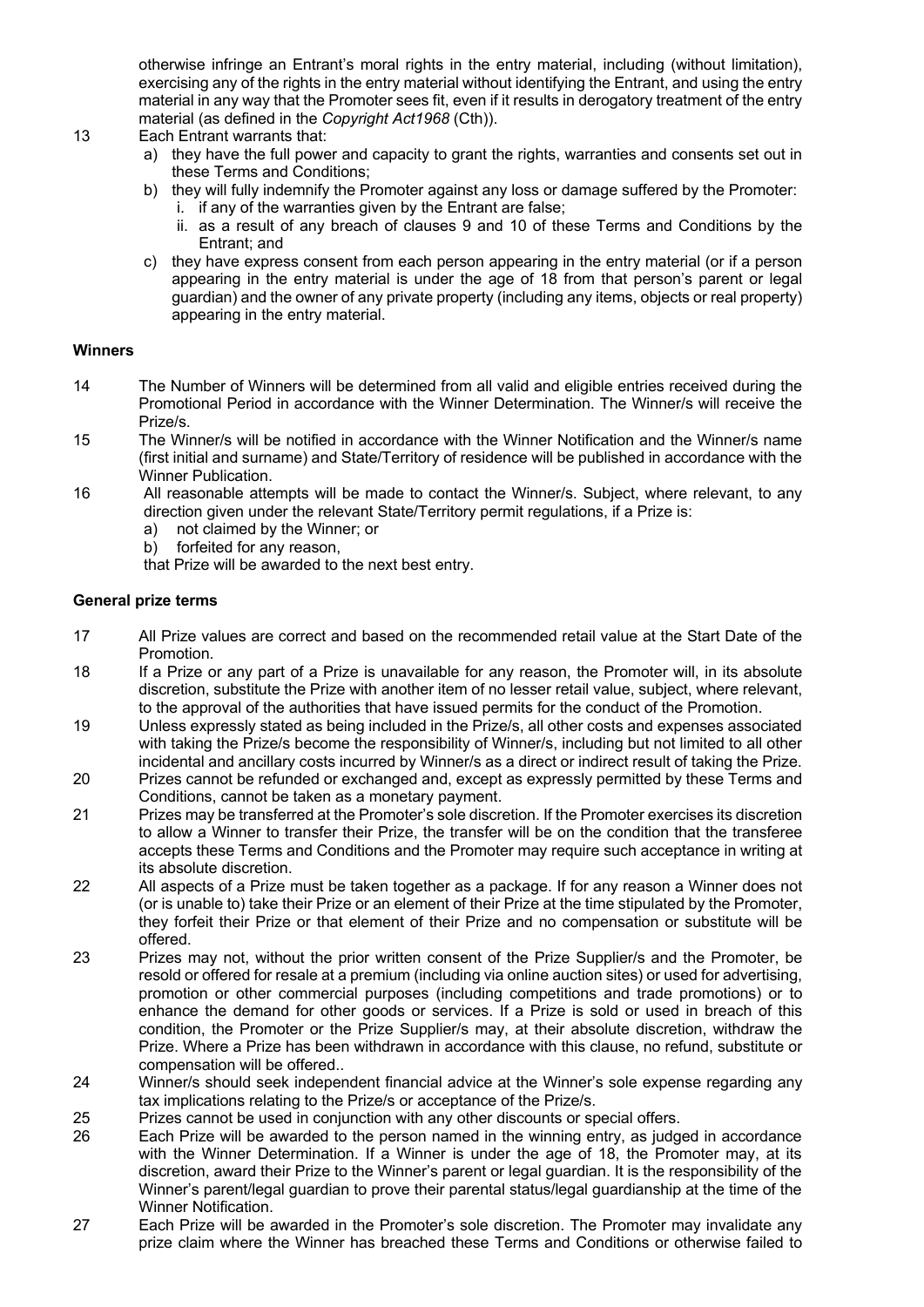comply with any requirement under these Terms and Conditions.

28 It is a condition of accepting the Prize/s that the Winner/s must sign a legal release or releases in a form determined by the Promoter, Prize Supplier/s and/or the Promotion Sponsor in their absolute discretion.

#### **Miscellaneous prize terms**

29 Voucher prizes are only valid for the period as advised by the Promoter or Prize Supplier/s and can only be redeemed in accordance with the Prize Supplier's terms and conditions.

#### **Publicity**

- 30 By accepting a Prize, Winner/s agree that:
	- a) if requested by the Promoter, the Winner/s will:
		- i. provide comments about the Promotion and/or a photo or audio-visual clip of themselves; and
		- ii. participate in any promotional activity in connection with the Promotion or the Prize;
	- b) the Promoter may use their name, image, comments, photographs or audio-visual clips (**Materials**) for publicity and promotional purposes in any form of media, without reference or compensation to the Winner/s or any other person;
	- c) the Promoter may use, reproduce, edit and communicate to the public the Materials at any time in any form of media;
	- d) the Promoter may license, authorise or otherwise transfer the rights in the Materials to others to do the same; and
	- e) the Winner/s unconditionally and irrevocably consent to any act or omission that would otherwise infringe any of their moral rights in the Materials and waive all moral rights in the Materials.

#### **Use of social media**

- 31 The following terms apply to the extent that the Promotion is conducted on, advertised or promoted on a social media platform owned by a third party (**Platform Operator**):
	- a) each Entrant acknowledges and agrees that the Promotion is in no way sponsored, endorsed or administered by, or associated with, any Platform Operator.
	- b) each Entrant releases each Platform Operator and its associated companies from all liabilities arising in respect of the Promotion;
	- c) to the extent relevant to the Promotion, the Promoter agrees and each Entrant must agree to adhere to the prevailing terms and conditions of each Platform Operator;
	- d) Entrants understand that they are providing their information to the Promoter and not to the Platform Operator;
	- e) Entrants are solely responsible and liable for any content or information they transmit to other users of the Platform Operator; and
	- f) any questions, comments or complaints about the Promotion must be directed to the Promoter not the Platform Operator.

#### **Limitation of liability**

- 32 Nothing in these Terms and Conditions limits, excludes or modifies or purports to limit, exclude or modify the statutory consumer guarantees as provided under the *Competition and Consumer Act 2010*, as well as any other implied warranties under the *Australian Securities and Investments Commission Act 2001* or similar State and Territory consumer protection laws (**Non-Excludable Guarantees**). Except for any liability that cannot by law be excluded, including the Non-Excludable Guarantees, the Promoter, its associated agencies and companies and those agencies and companies associated with or involved in the Promotion (including each of their respective directors, officers, employees, servants, contractors and agents past and present) exclude all liability (including negligence), for any personal injury or death; or any loss or damage; whether direct, indirect, special or consequential (including loss of opportunity and loss of profit), arising in any way out of the Promotion or the Prize/s.
- 33 Except for any liability that cannot by law be excluded, including the Non-Excludable Guarantees, the Promoter, its associated agencies and companies and those agencies and companies associated with or involved in the Promotion (including each of their respective directors, officers, employees, servants, contractors and agents past and present) is not responsible for and excludes all liability (including negligence), for any personal injury or death; or any loss or damage; whether direct, indirect, special or consequential (including loss of opportunity and loss of profit), arising in any way out of:
	- a) any technical difficulties or equipment malfunction (whether under the Promoter's control);
	- b) any incorrect or inaccurate information, caused either by users, by any of the equipment or